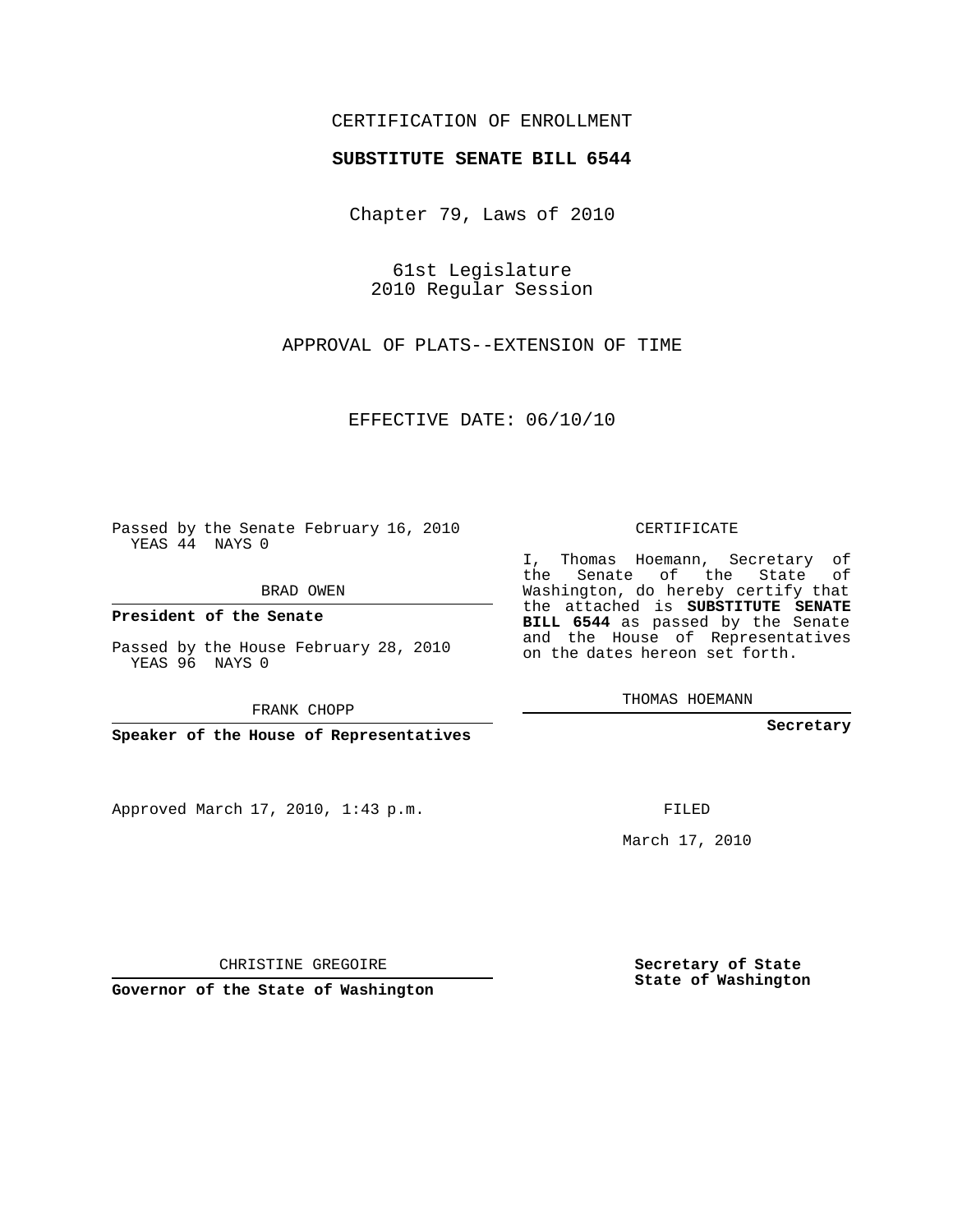## **SUBSTITUTE SENATE BILL 6544** \_\_\_\_\_\_\_\_\_\_\_\_\_\_\_\_\_\_\_\_\_\_\_\_\_\_\_\_\_\_\_\_\_\_\_\_\_\_\_\_\_\_\_\_\_

\_\_\_\_\_\_\_\_\_\_\_\_\_\_\_\_\_\_\_\_\_\_\_\_\_\_\_\_\_\_\_\_\_\_\_\_\_\_\_\_\_\_\_\_\_

Passed Legislature - 2010 Regular Session

**State of Washington 61st Legislature 2010 Regular Session**

**By** Senate Financial Institutions, Housing & Insurance (originally sponsored by Senators Berkey, Marr, Hobbs, Kilmer, and Tom)

READ FIRST TIME 02/05/10.

 AN ACT Relating to time limitation for approval of plats; amending RCW 58.17.140 and 58.17.170; and providing an expiration date.

BE IT ENACTED BY THE LEGISLATURE OF THE STATE OF WASHINGTON:

 **Sec. 1.** RCW 58.17.140 and 1995 c 68 s 1 are each amended to read as follows:

 Preliminary plats of any proposed subdivision and dedication shall be approved, disapproved, or returned to the applicant for modification or correction within ninety days from date of filing thereof unless the applicant consents to an extension of such time period or the ninety day limitation is extended to include up to twenty-one days as specified under RCW 58.17.095(3): PROVIDED, That if an environmental impact statement is required as provided in RCW 43.21C.030, the ninety day period shall not include the time spent preparing and circulating the environmental impact statement by the local government agency. Final plats and short plats shall be approved, disapproved, or returned to the applicant within thirty days from the date of filing thereof, unless the applicant consents to an extension of such time period. A final plat meeting all requirements of this chapter shall be submitted to the legislative body of the city, town, or county for approval